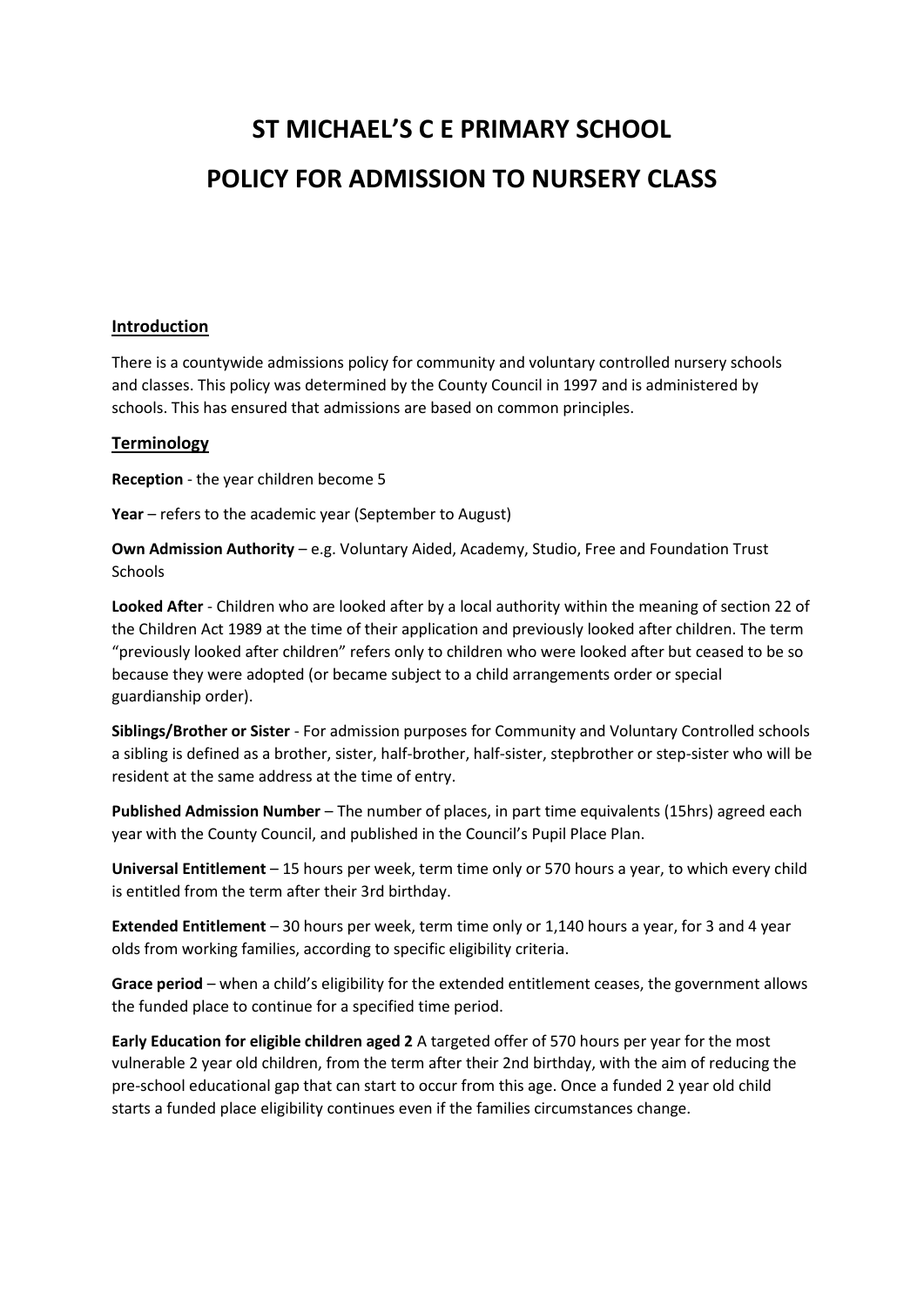#### **Eligibility Terms**

#### **Universal Early Education Funding entitlement starts from the term after the child's 3rd birthday**.

Autumn Term: September 1st -December 31st Spring Term: January 1st -March 31st Summer Term: April 1st -August 31st

#### **30 Hours Extended Childcare Entitlement**

Families meeting certain eligibility criteria are legally entitled to a funded early years place of 30 hours a week or 1,140 hours a year. Information on this entitlement is available at [www.childcare](http://www.childcare-support.tax.service.gov.uk/par/app/overview)[support.tax.service.gov.uk/par/app/overview](http://www.childcare-support.tax.service.gov.uk/par/app/overview)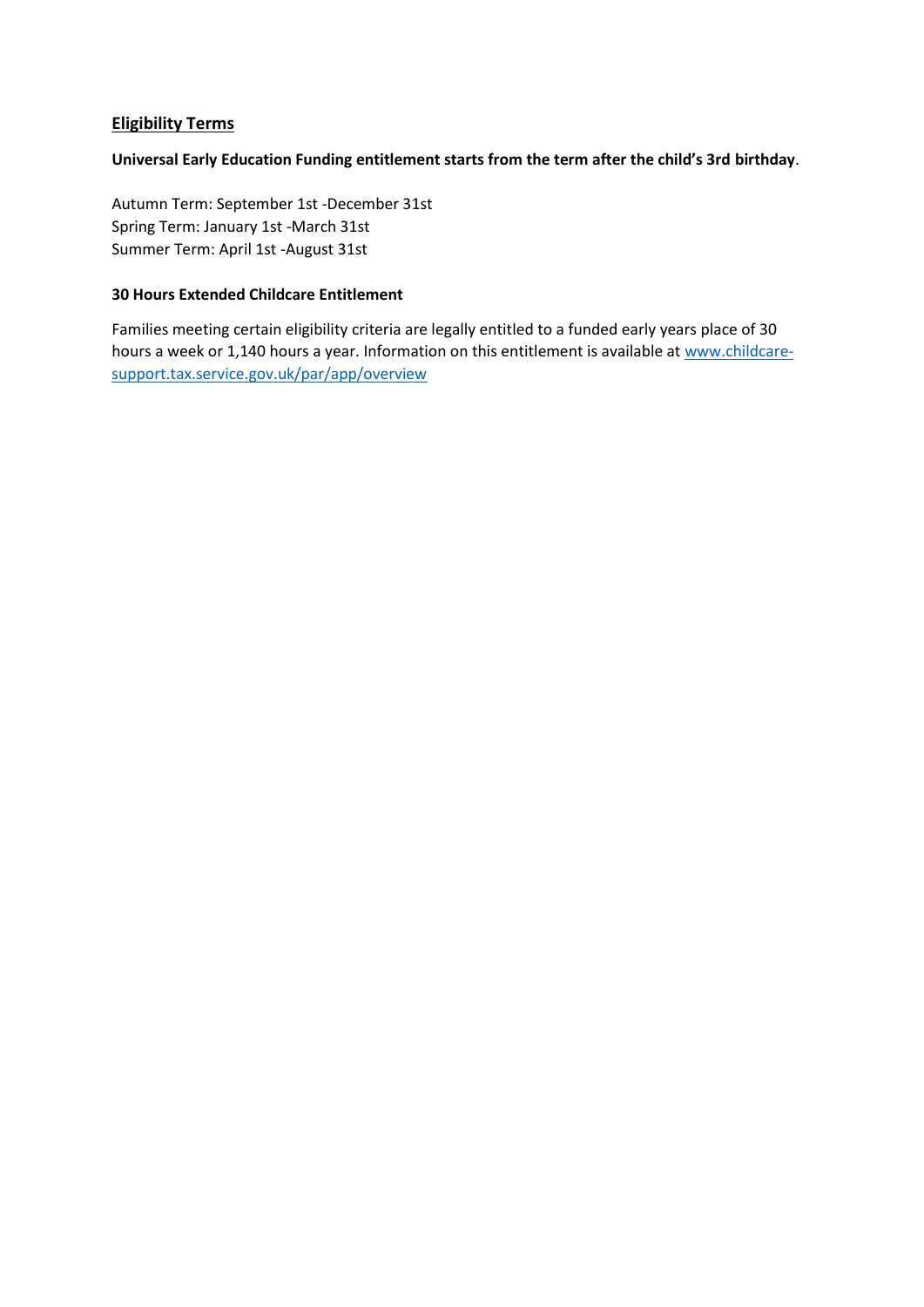## **POLICY FOR NURSERY ADMISSIONS**

### **(Nursery Classes)**

1. The County Council has devolved rather than delegated the administration of admissions to nursery classes. Therefore, in the event of a complaint the final responsibility and decision for admissions to voluntary controlled and community schools rests with the County Council.

2. The designated area (catchment) of St Michael's C E Primary School can be found on our school websit[e www.stmichaelssteventon.co.uk](http://www.stmichaelssteventon.co.uk/attachments/download.asp?file=29) or is available in electronic and paper format from the school office.

3. The published admission number for the nursery class at St Michael's C E Primary School is 52 p.t.e places (One p.t.e place is 15 hours per week, term time only).

4. St Michael's C E Primary School will offer nursery places up to and including the published admission number (a 30 hour place will be deemed to represent 2 p.t.e places).

5. If the nursery class is full we will place eligible children onto the continued interest list. Priority for placement from the continued interest list when a place becomes available will follow the admissions criteria listed later in this policy.

6. The minimum universal entitlement to funded nursery education is 15 hours per week, from the term after the child's third birthday. Where capacity exists places will be offered for at least 15 hours per week.

7. St Michael's C E Primary School offers the extended entitlement of up to 30 hours per week for children who are eligible. Further information on 30 hours funding can be found at [www.childcare](http://www.childcare-support.tax.service.gov.uk/par/app/overview)[support.tax.service.gov.uk/par/app/overview](http://www.childcare-support.tax.service.gov.uk/par/app/overview)

8. Admissions to the nursery class will be made in the term following their third birthday. This will be done **three times per year**, in September, January and April, as long as places are available. This follows funding and entitlement which are based on a three-term year.

9. Children are entitled to a place from the first day of term, if required, but St Michael's will operate a 'staggered start' over the first two weeks of each term to help children with the transition.

10. Parents will be notified that a place is available for their child no later than half a term in advance. Applications for the nursery class need to be made by the 1<sup>st</sup> October for entry in January, the 1<sup>st</sup> February for entry in April and the 1<sup>st</sup> May for entry in September.

11. The nursery sessions run from 8:30am – 11:30am (morning session) and 12pm-3pm (afternoon session). Parents can either choose a morning session, afternoon session or a whole day (morning and afternoon session) or a combination of both.

12. When more applications are received than there are places available, the following County Council criteria will be applied. These closely follow the admissions criteria for entry to County primary schools. The criteria will be applied by considering all eligible children from each priority category in turn until all the available places have been allocated. Other criteria (such as date of birth) will not be used.

12.1 Children with an Education, Health and Care Plan naming the school.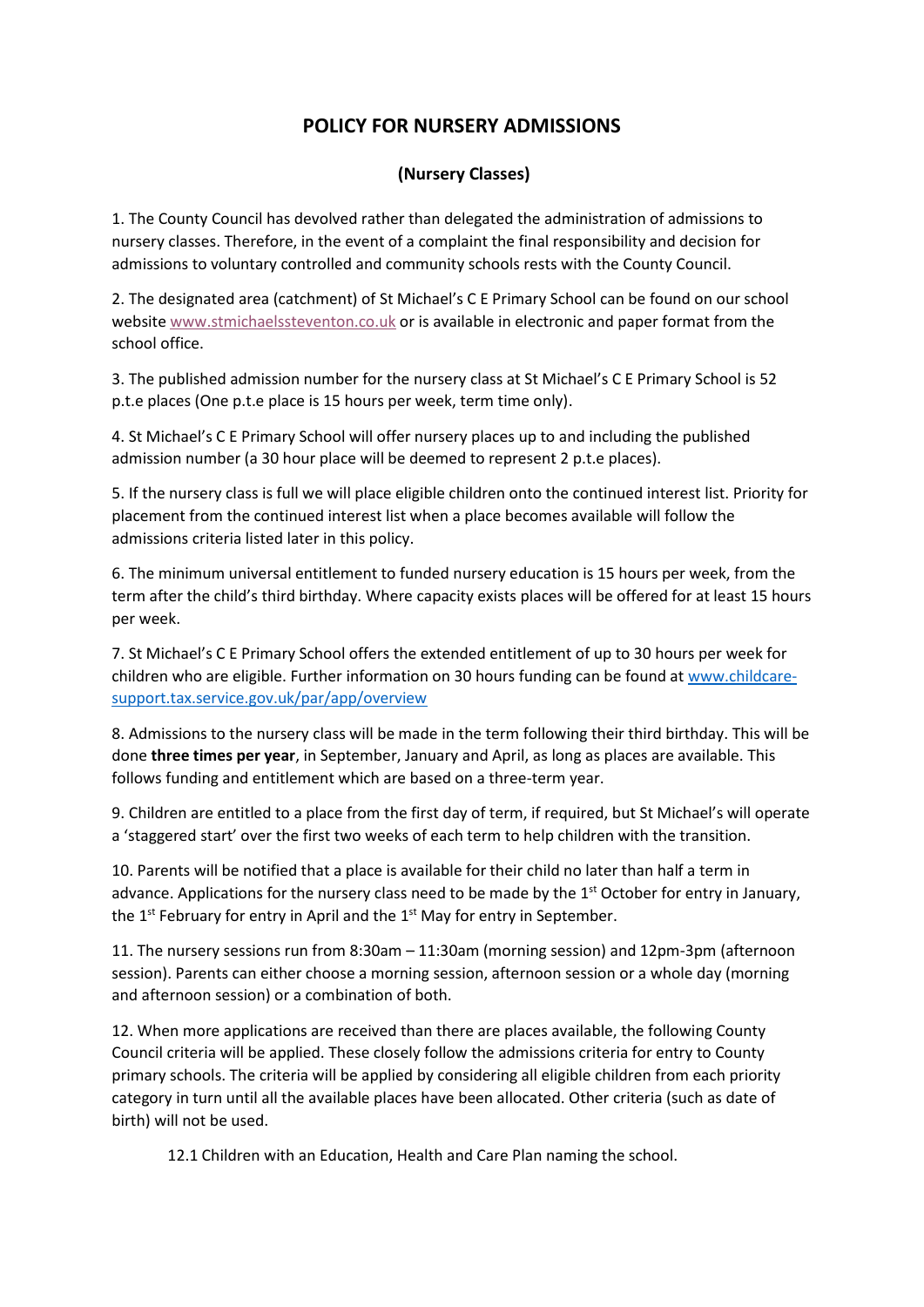12.2 Children who are "looked after" by a Local Authority within the meaning of Section 22 of the Children Act 1989 at the time of their application, and 'previously looked after' children.

12.3 Children who are previously in state care outside of England but have been adopted and are no longer in state care. Evidence of previously looked after status and/or the adoption will be requested.

12.4 Disabled children who need to be admitted to a school on the grounds of physical accessibility. The definition of disability is that contained within the Equality Act 2010.

12.5 Children who live in the designated catchment area. If there are more applicants than places in this category, priority will be given in the following descending order:

• Those children who, at the time of entry, have a brother or sister attending the primary school to which the nursery is attached.

• Those children who live closest to the school by the nearest designated public route as defined on the Directorate's Geographic Information System.

12.6 Children who have taken up, or are eligible for, a funded 2 year old place at the time of application.

12.7 Children living outside the designated area who have a brother or sister attending either the foundation stage or the main school at the time of entry. If there are more applicants than places in this category, priority will be given within this group to children who live closest to the school by the nearest designated public route as defined on the Directorate's Geographic Information System.

12.8 Those children who do not meet any of the above criteria. Priority for any remaining places will be given to those who live closest to the school by the nearest designated public route as defined on the Directorate's Geographic Information System

13. If there are more children than places, any child who is not offered a place can only be reconsidered and admitted at a later point if the parents have put the child's name on the school's continued interest list.

14. Once a child is admitted to the nursery, the child is entitled to remain in a universal part time place in the nursery class until the term after he/she becomes five\* **However this may not be the most appropriate place for the child if all his/her peers have taken up their reception place in a separate class within the school or another primary school.**

\*N.B. In the case of a summer born child, parents must either take up the school reception place by the April before the child's fifth birthday; or else need to re-apply through the next admission round for a place to start in the September, usually as a year one child. See the Primary School admissions policy for more detail on deferring entry.

15. Where a family ceases to be eligible for the extended entitlement, the place will return to the universal entitlement level when the grace period expires, unless the parent/carer is prepared and able to pay for the extended hours.

16. A universal entitlement nursery place will cease no later than the term after the child's fifth birthday, that is, when they are of statutory school age.